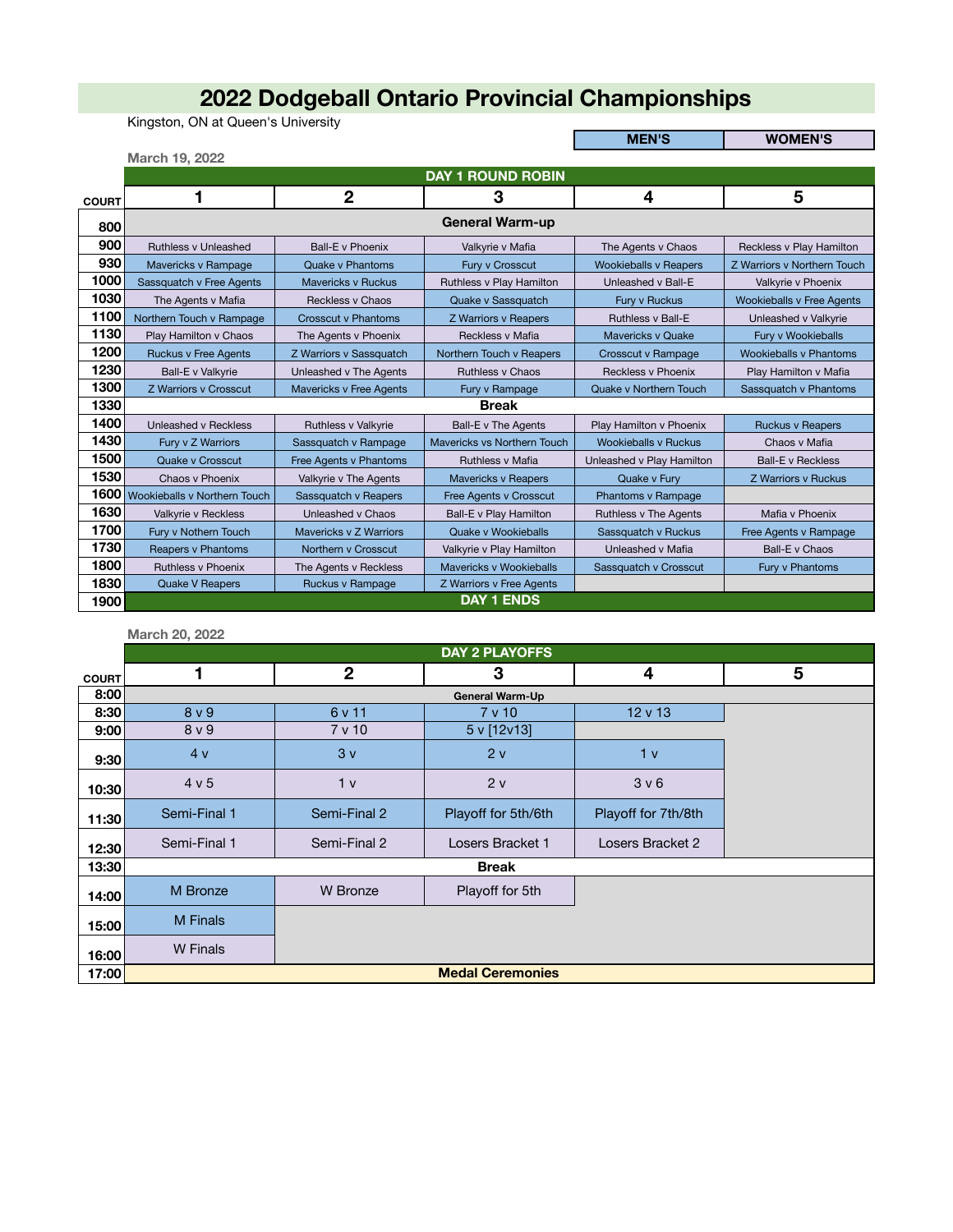

## **2022 Provincial Championships Men's Division Team Rosters**

| <b>CROSSCUT</b>             |      | <b>FREE AGENTS</b>       |                 | <b>FURY</b>                |                         | <b>MAVERICKS</b>        |                 | <b>NORTHERN TOUCH</b>     |              |
|-----------------------------|------|--------------------------|-----------------|----------------------------|-------------------------|-------------------------|-----------------|---------------------------|--------------|
| <b>Brennan Fuchs</b>        | C 59 | Josh Dasilva             | 10              | <b>William Andrusyk</b>    | C 23                    | <b>Matthew Silveira</b> | C <sub>10</sub> | Joel Jodoin               | C8           |
| <b>Justin Moxam</b>         | 22   | <b>RJ Brazeau</b>        | 23              | <b>Chris Wood</b>          | 9                       | <b>Brandon Ferguson</b> | 13              | <b>Oren Gal</b>           | 6            |
| Jacob Niemi                 |      | <b>Rick Sangster</b>     | 2               | <b>Moody Yusuf</b>         | 14                      | Kaelan Estabrooks       | 19              | <b>Tyler Dongen</b>       | $\mathbf{2}$ |
| <b>Jamie Nassas</b>         | 99   | Safi Sadat               | 5               | <b>JP Nuyens</b>           | 16                      | <b>Malik Yassein</b>    | 44              | <b>Miles Dongen</b>       | 4            |
| Dan Broglio                 | 69   | <b>Martin Rampersad</b>  | 3               | Camden Speakman            | 96                      | Nathaniel Zanchi        | 3               | Aaron Rabena              | 14           |
| <b>Cory Hamblin</b>         | 14   | Josh Johnson             | 45              | <b>Spencer Sarault</b>     | 4                       | Romain Liebel           | 9               | lan Randle                | 33           |
| <b>Chase Robinson</b>       | 16   | <b>Sheldon Humber</b>    | 1               | <b>Eric Alain</b>          | $\overline{\mathbf{r}}$ | <b>Richard Tom Sing</b> | 20              | Benjamin Ng               | 5            |
| Darryl Lavigueur            | 84   |                          |                 | <b>Kevin Wu</b>            | 26                      | <b>Spencer Tait</b>     | 8               | Michael Lam               | 99           |
| <b>Travis Turcotte</b>      | 92   |                          |                 | <b>Brvce Potvin</b>        | 8                       | <b>Matt O'Brien</b>     | $\mathbf{2}$    | <b>Travis Dongen</b>      | 22           |
|                             |      |                          |                 | Lynn Kirkpatrick (Coach)   |                         | Victor Gravili (Coach)  |                 | <b>David Carr-Harris</b>  | 21           |
| <b>PHANTOMS</b>             |      | <b>QUAKE</b>             |                 | <b>RAMPAGE</b>             |                         | <b>REAPERS</b>          |                 | <b>RUCKUS</b>             |              |
| <b>Cameron Booth</b>        | C9   | <b>Ben Franks</b>        | C 30            | Jason Mergler              | C <sub>17</sub>         | <b>Michael Leveleky</b> | C <sub>18</sub> | Kalon Van Neste           | C 42         |
| Dan Long                    | 88   | <b>Nathan Herbert</b>    | 4               | <b>Cameron Ranachan</b>    | C 36                    | Nick Barbour            | 3               | <b>Cody McGee</b>         | 13           |
| <b>Connor Hickingbottom</b> | 22   | <b>Mike McMullen</b>     | 10              | <b>Jeff Snow</b>           | 6                       | <b>Raffi Buncel</b>     | 8               | <b>Minh Dong</b>          | 16           |
| Josh Holowatenko            | 12   | <b>Martin Landriault</b> | $\overline{c}$  | <b>Marc Cizravi</b>        | 49                      | Johnny Lo               | 95              | <b>Adam McGee</b>         | 31           |
| <b>Ethan Somerville</b>     | 24   | <b>Donald Poulin</b>     | 33              | Kenneth Ng                 | 9                       | Kymani Atkinson         | 17              | <b>Adrian Halliburton</b> | 58           |
| <b>Aaron Beckley</b>        | 5    | <b>Daniel Plourde</b>    | 29              | <b>Michael Lasiuk</b>      | 1                       | <b>Brendan Yoshida</b>  | 26              | <b>Devin Smith</b>        | 22           |
| <b>Jake Low</b>             | 69   | <b>David Armstrong</b>   | 20              | <b>Vinson Tang</b>         | 24                      | Jon Ellis               | 13              | Logan Roland              | 10           |
| <b>Tony Nguyen</b>          | 19   | <b>Vinnie Micucci</b>    | 13              | <b>Justin Carandang</b>    | 10                      | Chris Persad            | $\mathbf{2}$    | <b>Pranav Pareek</b>      | 6            |
| Joe Boliko                  | 21   | <b>Geoffrey Brown</b>    | 21              | <b>Guv Armsden</b>         | 19                      |                         |                 |                           |              |
|                             |      | lan Assang               | 81              | <b>Brendan Naudie</b>      | 11                      |                         |                 |                           |              |
|                             |      | lan Assang (Coach)       |                 |                            |                         |                         |                 |                           |              |
| <b>SASSQUATCH</b>           |      | <b>WOOKIEBALLS</b>       |                 | <b>Z WARRIORS</b>          |                         |                         |                 |                           |              |
| <b>Andrew Rejano</b>        | C 7  | <b>Brian Warring</b>     | C <sub>12</sub> | Joshua Huestis Sakura C 11 |                         |                         |                 |                           |              |
| <b>Thuan Nguyen</b>         | C 10 | <b>Michael Hamilton</b>  | 11              | <b>Ryan Kerr</b>           | 22                      |                         |                 |                           |              |
| Daryl Lopez                 | 25   | Jeremy Reece             | 10              | <b>Drew Tabbernor</b>      | 9                       |                         |                 |                           |              |
| <b>Dennis Quesnel</b>       |      | <b>Charlie Culos</b>     | 88              | Jon Wu                     | 28                      |                         |                 |                           |              |
| D'Arcy Rail-Ip              | 24   | <b>Simon Fattali</b>     | 18              | Kyle Waddingham            | 16                      |                         |                 |                           |              |
| Angus MacAuslan             | 28   | <b>Drew Fisher</b>       | 2               | <b>Stephen Chatterton</b>  | 8                       |                         |                 |                           |              |
| Jonas Gallardo              | 96   | <b>Triston Brown</b>     | 8               | Cody Dan Foley             | 82                      |                         |                 |                           |              |
|                             |      | <b>Justin Schug</b>      | 7               | Jon Martin                 | 33                      |                         |                 |                           |              |
|                             |      | <b>Mark Michel</b>       | 4               |                            |                         |                         |                 |                           |              |
|                             |      |                          |                 |                            |                         |                         |                 |                           |              |
|                             |      |                          |                 |                            |                         |                         |                 |                           |              |

| <b>FURY</b>                |                 | <b>MAVERICKS</b>        |              | <b>NORTHERN TOUCH</b>     |                |
|----------------------------|-----------------|-------------------------|--------------|---------------------------|----------------|
| <b>William Andrusyk</b>    | C <sub>23</sub> | <b>Matthew Silveira</b> | $C$ 10       | Joel Jodoin               | C <sub>8</sub> |
| <b>Chris Wood</b>          | 9               | <b>Brandon Ferguson</b> | 13           | Oren Gal                  | 6              |
| <b>Moody Yusuf</b>         | 14              | Kaelan Estabrooks       | 19           | <b>Tyler Dongen</b>       | 2              |
| <b>JP Nuyens</b>           | 16              | <b>Malik Yassein</b>    | 44           | <b>Miles Dongen</b>       | 4              |
| Camden Speakman            | 96              | <b>Nathaniel Zanchi</b> | 3            | Aaron Rabena              | 14             |
| <b>Spencer Sarault</b>     | 4               | <b>Romain Liebel</b>    | 9            | lan Randle                | 33             |
| <b>Eric Alain</b>          | 7               | <b>Richard Tom Sing</b> | 20           | Benjamin Ng               | 5              |
| Kevin Wu                   | 26              | <b>Spencer Tait</b>     | 8            | <b>Michael Lam</b>        | 99             |
| <b>Bryce Potvin</b>        | 8               | Matt O'Brien            | 2            | <b>Travis Dongen</b>      | 22             |
| Lynn Kirkpatrick (Coach)   |                 | Victor Gravili (Coach)  |              | <b>David Carr-Harris</b>  | 21             |
| <b>RAMPAGE</b>             |                 | <b>REAPERS</b>          |              | <b>RUCKUS</b>             |                |
| Jason Mergler              | C 17            | <b>Michael Leveleky</b> | C 18         | <b>Kalon Van Neste</b>    | $C$ 42         |
| <b>Cameron Ranachan</b>    | C 36            | <b>Nick Barbour</b>     | 3            | <b>Cody McGee</b>         | 13             |
| <b>Jeff Snow</b>           | 6               | Raffi Buncel            | 8            | <b>Minh Dong</b>          | 16             |
| <b>Marc Cizravi</b>        | 49              | Johnny Lo               | 95           | <b>Adam McGee</b>         | 31             |
| Kenneth Ng                 | 9               | Kymani Atkinson         | 17           | <b>Adrian Halliburton</b> | 58             |
| <b>Michael Lasiuk</b>      | 1               | <b>Brendan Yoshida</b>  | 26           | <b>Devin Smith</b>        | 22             |
| <b>Vinson Tang</b>         | 24              | Jon Ellis               | 13           | Logan Roland              | 10             |
| <b>Justin Carandang</b>    | 10              | <b>Chris Persad</b>     | $\mathbf{2}$ | <b>Pranav Pareek</b>      | 6              |
| <b>Guv Armsden</b>         | 19              |                         |              |                           |                |
| <b>Brendan Naudie</b>      | 11              |                         |              |                           |                |
|                            |                 |                         |              |                           |                |
| <b>Z WARRIORS</b>          |                 |                         |              |                           |                |
| Joshua Huestis Sakura C 11 |                 |                         |              |                           |                |
| <b>Rvan Kerr</b>           | 22              |                         |              |                           |                |
| Drew Tabbernor             | 9               |                         |              |                           |                |

| <b>MAVERICKS</b>        |  |
|-------------------------|--|
| <b>Matthew Silveira</b> |  |
| <b>Brandon Ferguson</b> |  |
| Kaelan Estabrooks       |  |
| <b>Malik Yassein</b>    |  |
| Nathaniel Zanchi        |  |
| <b>Romain Liebel</b>    |  |
| <b>Richard Tom Sing</b> |  |
| <b>Spencer Tait</b>     |  |
| Matt O'Brien            |  |
| Victor Gravili (Coach)  |  |
| <b>REAPERS</b>          |  |
|                         |  |

| Michael Leveleky | C 18 |
|------------------|------|
| Nick Barbour     | 3    |
| Raffi Buncel     | 8    |
| Johnny Lo        | 95   |
| Kymani Atkinson  | 17   |
| Brendan Yoshida  | 26   |
| Jon Ellis        | 13   |
| Chris Persad     | 2    |
|                  |      |
|                  |      |

| <b>NORTHERN TOUCH</b> |    |
|-----------------------|----|
| Joel Jodoin           | CВ |
| Oren Gal              | 6  |
| <b>Tyler Dongen</b>   | 2  |
| <b>Miles Dongen</b>   | 4  |
| Aaron Rabena          | 14 |
| lan Randle            | 33 |
| Benjamin Ng           | 5  |
| Michael Lam           | 99 |
| Travis Dongen         | 22 |
| David Carr-Harris     | 21 |
|                       |    |

| <b>RUCKUS</b>             |      |
|---------------------------|------|
| Kalon Van Neste           | C 42 |
| <b>Cody McGee</b>         | 13   |
| <b>Minh Dong</b>          | 16   |
| <b>Adam McGee</b>         | 31   |
| <b>Adrian Halliburton</b> | 58   |
| <b>Devin Smith</b>        | 22   |
| Logan Roland              | 10   |
| <b>Pranav Pareek</b>      | 6    |
|                           |      |
|                           |      |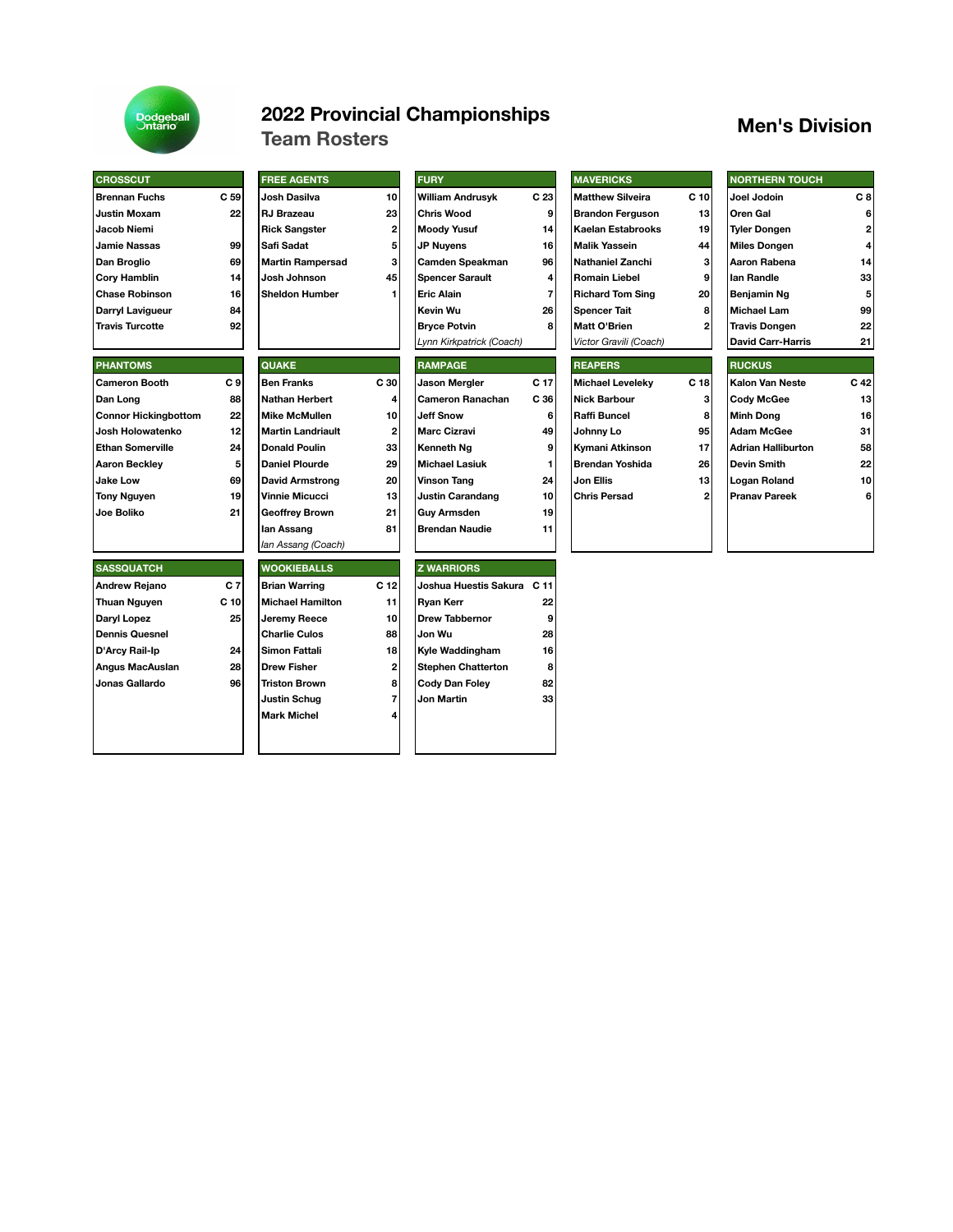

# **2022 Provincial Championships Women's Division Team Rosters**

| <b>BALL-E</b>             |                | <b>CHAOS</b>                |                 | <b>MAFIA</b>            |                         | <b>PHOENIX</b>          |                 |
|---------------------------|----------------|-----------------------------|-----------------|-------------------------|-------------------------|-------------------------|-----------------|
| Morgan Thomson            | C <sub>5</sub> | <b>Amber Hayes</b>          | C 69            | <b>Stephanie Ness</b>   | C <sub>1</sub>          | Leigh Ann Pingyin       | C <sub>16</sub> |
| <b>Helen Storms</b>       | $\overline{7}$ | <b>Kat Cameron</b>          | 87              | <b>Marie Wright</b>     | 17                      | <b>Mimi Bouchard</b>    | 2               |
| <b>Mallorie Johnson</b>   | 13             | Jenna Hegler                | 17              | <b>Lauren Dwyer</b>     | 3                       | <b>Steph Oliveira</b>   | 3               |
| Amanda Boocock            | 29             | <b>Kylie Daigle</b>         | 11              | <b>Claire Currie</b>    | 12                      | <b>Chantal Pollard</b>  | 24              |
| April Stewart             | 44             | <b>Melissa Lariviere</b>    | 27              | <b>Nicole Lee</b>       | 5                       | Sara Dunbrook           | 13              |
| <b>Brittany MacIntyre</b> | 19             | <b>Renee Fuchs</b>          | 13              | <b>Bing Li</b>          | 20                      | <b>Aynsley Griffin</b>  | 17              |
| <b>Emily Denis</b>        | 18             | Jessica Jubenville          | 19              | <b>Lexi McCormack</b>   | $\overline{\mathbf{r}}$ | <b>Josee Givogue</b>    | 19              |
| <b>Brooke Wayne</b>       | 77             |                             |                 | Amber Flannigan         | 22                      | <b>Brittany Declare</b> |                 |
|                           |                |                             |                 | <b>Mansi Trivedi</b>    | 0                       |                         |                 |
|                           |                |                             |                 |                         |                         | Mike McMullen (Coach)   |                 |
| <b>PLAY HAMILTON</b>      |                | <b>RECKLESS</b>             |                 | <b>RUTHLESS</b>         |                         | <b>THE AGENTS</b>       |                 |
| Samantha Beitz            | C 33           | Jessica O'Quinn             | C <sub>10</sub> | <b>Becca Elsliger</b>   | C 43                    | <b>Monica Modestino</b> | C <sub>2</sub>  |
| Amaris Pozeg              | 6              | <b>Kimberley Chin</b>       | 8               | <b>Andrea Falcone</b>   | 8                       | <b>Erin Lomax</b>       | C <sub>11</sub> |
| Lisa Pozeg                | 21             | Lisa Morra                  | 1               | <b>Helena Booth</b>     | 18                      | <b>Erin Faulkner</b>    | 5               |
| Stephanie Stewart         | 8              | <b>Kenley Croft</b>         | 77              | <b>Kelly Sutherland</b> | 32                      | <b>Emily Carter</b>     | 7               |
| Deidra Halfkenny          | 13             | Julie Lemieux               | 88              | <b>Michelle Dermott</b> | 14                      | <b>Taylor Quigley</b>   | 8               |
| Erica Dillon              | 12             | <b>Shauna Roe</b>           | 11              | <b>Sydney Doyle</b>     | 6                       | <b>Fatemeh Manesh</b>   | 9               |
|                           |                | Jacqueline O'Quinn          | 18              | <b>Katie Morrison</b>   | 10                      | Erica Lee               | 3               |
|                           |                | <b>Stephanie Pereira</b>    | 23              | <b>Tressa Ryan</b>      | 86                      |                         |                 |
|                           |                | <b>Kristine Del Rosario</b> | 13              |                         |                         |                         |                 |
|                           |                | <b>Nicole Gomes</b>         | 15              |                         |                         |                         |                 |
| Amaris Pozeg (Coach)      |                | Joshua Huestis (coach)      |                 |                         |                         |                         |                 |
| <b>UNLEASHED</b>          |                | <b>VALKYRIE</b>             |                 |                         |                         |                         |                 |
| Jen Ritchie               | C 49           | Jessica Gray                | C <sub>15</sub> |                         |                         |                         |                 |
| <b>Janice Yuen</b>        | 10             | Jenna Flannigan             | C 89            |                         |                         |                         |                 |
| <b>Marcelle Grimmond</b>  | 17             | <b>Connor Cooper</b>        | 2               |                         |                         |                         |                 |
| Amélie Byam               | $\overline{7}$ | <b>Shadae Berkley</b>       | 11              |                         |                         |                         |                 |
| Jocelyn Luk               | 89             | Veronica Baird              | 4               |                         |                         |                         |                 |
| Jocelyn Taylor            | 13             | <b>Lynn Kirkpatrick</b>     | 25              |                         |                         |                         |                 |
| Savannah Burton           | 27             | <b>Keitha Cowie</b>         | 24              |                         |                         |                         |                 |
| <b>Sydney Somerville</b>  | 16             | <b>Kamia Presentey</b>      | 13              |                         |                         |                         |                 |
|                           |                | <b>Cynthia Arcand</b>       | 67              |                         |                         |                         |                 |
| Cameron Ranachan (Coach)  |                |                             |                 |                         |                         |                         |                 |
| Tony Nguyen (Coach)       |                | Spencer Sarault (Coach)     |                 |                         |                         |                         |                 |